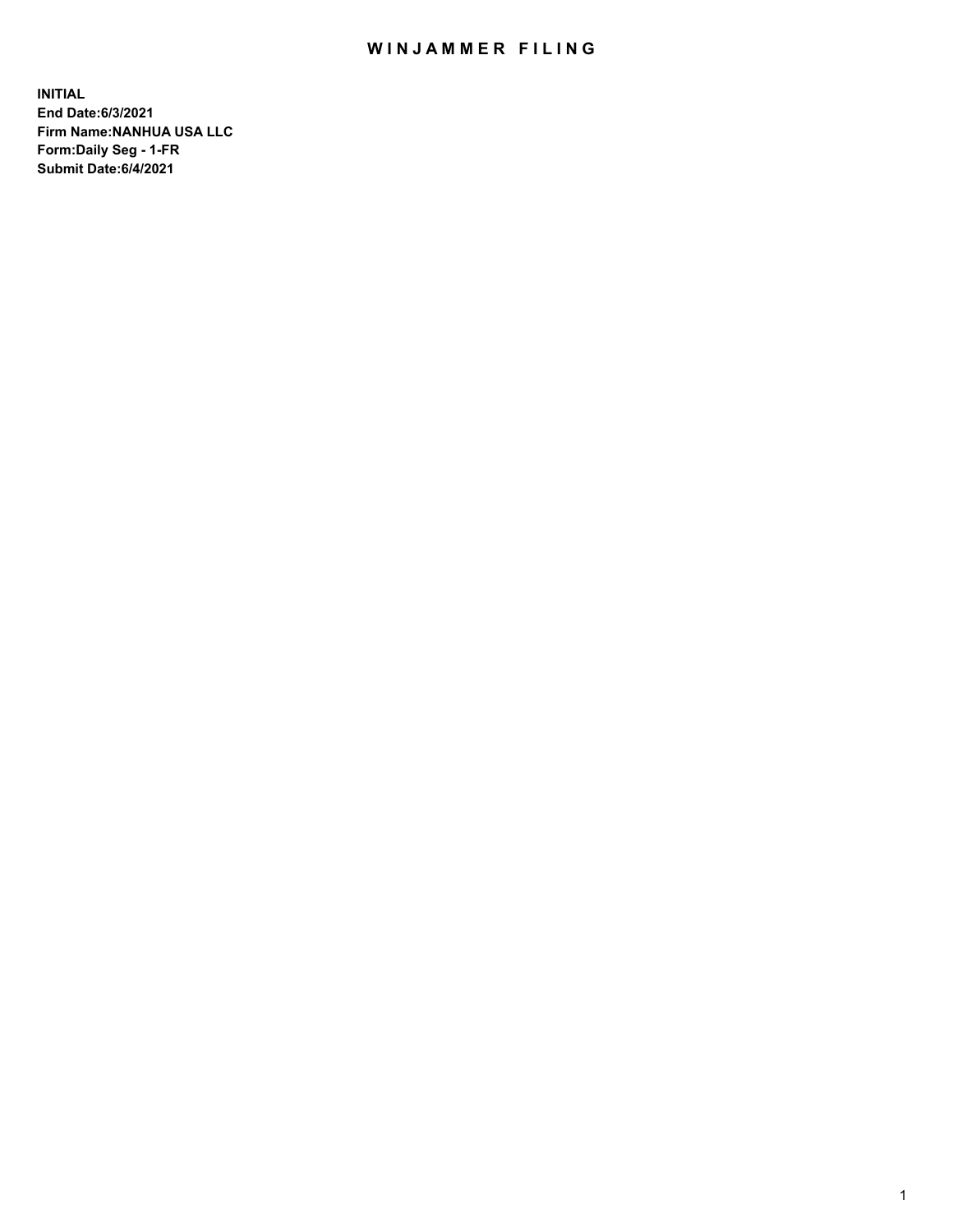## **INITIAL End Date:6/3/2021 Firm Name:NANHUA USA LLC Form:Daily Seg - 1-FR Submit Date:6/4/2021 Daily Segregation - Cover Page**

Name of Company **NANHUA USA LLC** [0010] Contact Name **Kimberley Vercoe** [0040] Contact Phone Number **+1 (312) 526-3930** [0060] Contact Email Address **Kimberley.Vercoe@nanhua-usa. com** [0065] FCM's Customer Segregated Funds Residual Interest Target (choose one): a. Minimum dollar amount: ; or **3,500,000** [8930] b. Minimum percentage of customer segregated funds required:% ; or **0** [8940] c. Dollar amount range between:and; or **0** [8950] **0** [8951] FCM's Customer Secured Amount Funds Residual Interest Target (choose one): b. Minimum percentage of customer secured funds required:% ; or **0** [8980] FCM's Cleared Swaps Customer Collateral Residual Interest Target (choose one): a. Minimum dollar amount: ; or **0** [9010] b. Minimum percentage of cleared swaps customer collateral required:% ; or **0** [9020]

d. Percentage range of cleared swaps customer collateral required between:% and%. **0** [9040] **0** [9041]

Attach supporting documents

| d. Percentage range of customer segregated funds required between:% and%.      | $0$ [8960] 0 [8961] |
|--------------------------------------------------------------------------------|---------------------|
| FCM's Customer Secured Amount Funds Residual Interest Target (choose one):     |                     |
| a. Minimum dollar amount:  ; or                                                | 100,000 [8970]      |
| b. Minimum percentage of customer secured funds required:% ; or                | $0$ [8980]          |
| c. Dollar amount range between:and; or                                         | $0$ [8990] 0 [8991] |
| d. Percentage range of customer secured funds required between:% and%.         | $0$ [9000] 0 [9001] |
| FCM's Cleared Swaps Customer Collateral Residual Interest Target (choose one): |                     |
| a. Minimum dollar amount:  ; or                                                | $0$ [9010]          |
| b. Minimum percentage of cleared swaps customer collateral required:% ; or     | $0$ [9020]          |
| c. Dollar amount range between:and; or                                         | $0$ [9030] 0 [9031] |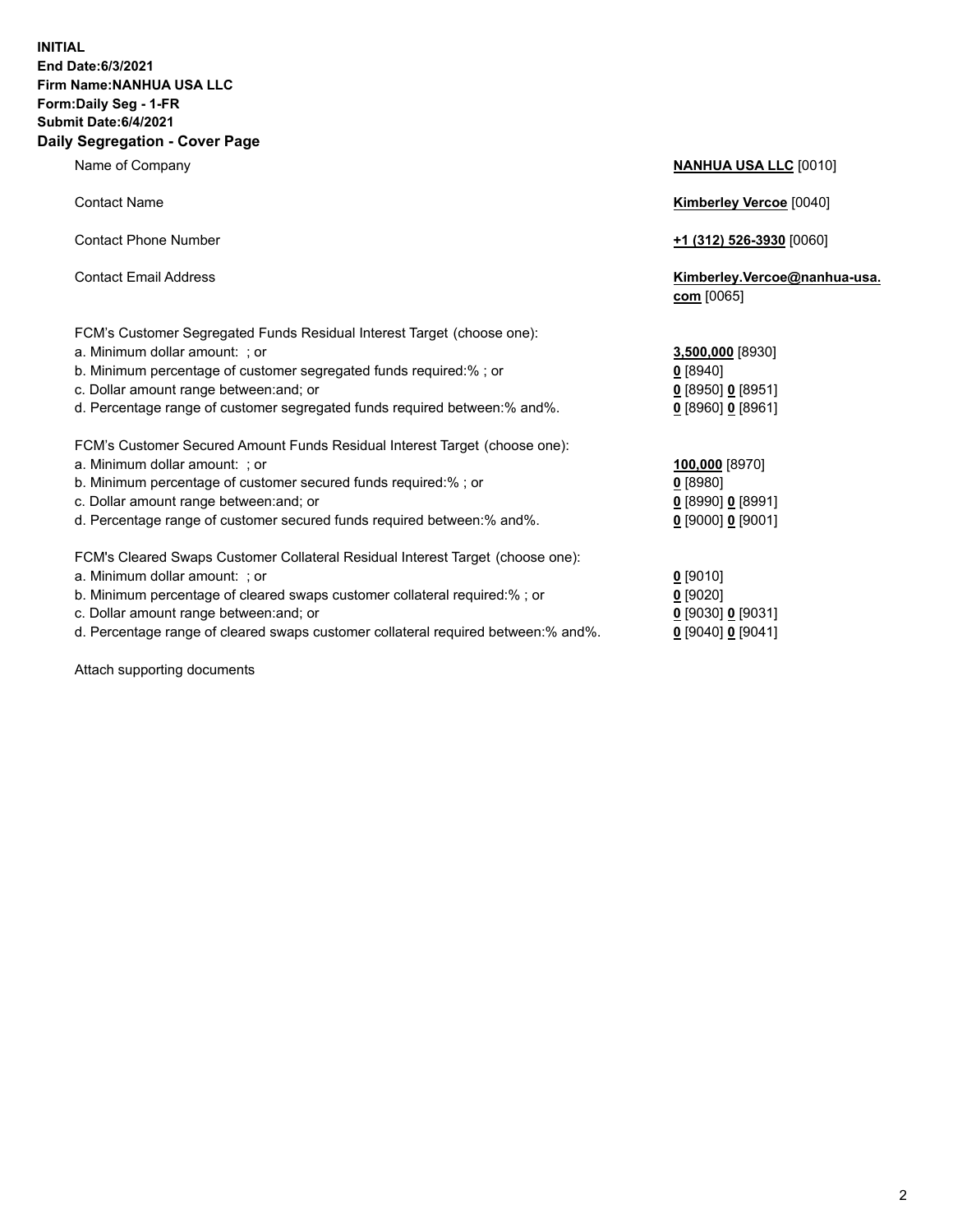## **INITIAL End Date:6/3/2021 Firm Name:NANHUA USA LLC Form:Daily Seg - 1-FR Submit Date:6/4/2021 Daily Segregation - Secured Amounts**

|                | Foreign Futures and Foreign Options Secured Amounts                                         |                         |
|----------------|---------------------------------------------------------------------------------------------|-------------------------|
|                | Amount required to be set aside pursuant to law, rule or regulation of a foreign            | $0$ [5605]              |
|                | government or a rule of a self-regulatory organization authorized thereunder                |                         |
| $\mathbf{1}$ . | Net ledger balance - Foreign Futures and Foreign Option Trading - All Customers             |                         |
|                | A. Cash                                                                                     | 59,551 [5615]           |
|                | B. Securities (at market)                                                                   | $0$ [5617]              |
| 2.             | Net unrealized profit (loss) in open futures contracts traded on a foreign board of trade   | $0$ [5625]              |
| 3.             | Exchange traded options                                                                     |                         |
|                | A. Market value of open option contracts purchased on a foreign board of trade              | $0$ [5635]              |
|                | B. Market value of open contracts granted (sold) on a foreign board of trade                | $0$ [5637]              |
| 4.             | Net equity (deficit) (add lines 1. 2. and 3.)                                               | 59,551 [5645]           |
| 5.             | Account liquidating to a deficit and account with a debit balances - gross amount           | $0$ [5651]              |
|                | Less: amount offset by customer owned securities                                            | $0$ [5652] $0$ [5654]   |
| 6              | Amount required to be set aside as the secured amount - Net Liquidating Equity              | 59,551 [5655]           |
|                | Method (add lines 4 and 5)                                                                  |                         |
| 7.             | Greater of amount required to be set aside pursuant to foreign jurisdiction (above) or line | 59,551 [5660]           |
|                | 6.                                                                                          |                         |
|                | FUNDS DEPOSITED IN SEPARATE REGULATION 30.7 ACCOUNTS                                        |                         |
| 1.             | Cash in Banks                                                                               |                         |
|                | A. Banks located in the United States                                                       | 403,896 [5700]          |
|                | B. Other banks qualified under Regulation 30.7                                              | 0 [5720] 403,896 [5730] |
| 2.             | Securities                                                                                  |                         |
|                | A. In safekeeping with banks located in the United States                                   | $0$ [5740]              |
|                | B. In safekeeping with other banks qualified under Regulation 30.7                          | $0$ [5760] $0$ [5770]   |
| 3.             | Equities with registered futures commission merchants                                       |                         |
|                | A. Cash                                                                                     | $0$ [5780]              |
|                | <b>B.</b> Securities                                                                        | $0$ [5790]              |
|                | C. Unrealized gain (loss) on open futures contracts                                         | $0$ [5800]              |
|                | D. Value of long option contracts                                                           | $0$ [5810]              |
|                | E. Value of short option contracts                                                          | 0 [5815] 0 [5820]       |
| 4.             | Amounts held by clearing organizations of foreign boards of trade                           |                         |
|                | A. Cash                                                                                     | $0$ [5840]              |
|                | <b>B.</b> Securities                                                                        | $0$ [5850]              |
|                | C. Amount due to (from) clearing organization - daily variation                             | $0$ [5860]              |
|                | D. Value of long option contracts                                                           | $0$ [5870]              |
|                | E. Value of short option contracts                                                          | 0 [5875] 0 [5880]       |
| 5.             | Amounts held by member of foreign boards of trade                                           |                         |
|                | A. Cash                                                                                     | 8,698 [5900]            |
|                | <b>B.</b> Securities                                                                        | $0$ [5910]              |
|                | C. Unrealized gain (loss) on open futures contracts                                         | $0$ [5920]              |
|                | D. Value of long option contracts                                                           | $0$ [5930]              |
|                | E. Value of short option contracts                                                          | 0 [5935] 8,698 [5940]   |
| 6.             | Amounts with other depositories designated by a foreign board of trade                      | $0$ [5960]              |
| 7.             | Segregated funds on hand                                                                    | $0$ [5965]              |
| 8.             | Total funds in separate section 30.7 accounts                                               | 412,594 [5970]          |
| 9.             | Excess (deficiency) Set Aside for Secured Amount (subtract line 7 Secured Statement         | 353,043 [5680]          |
|                | Page 1 from Line 8)                                                                         |                         |
| 10.            | Management Target Amount for Excess funds in separate section 30.7 accounts                 | 100,000 [5980]          |
| 11.            | Excess (deficiency) funds in separate 30.7 accounts over (under) Management Target          | 253,043 [5985]          |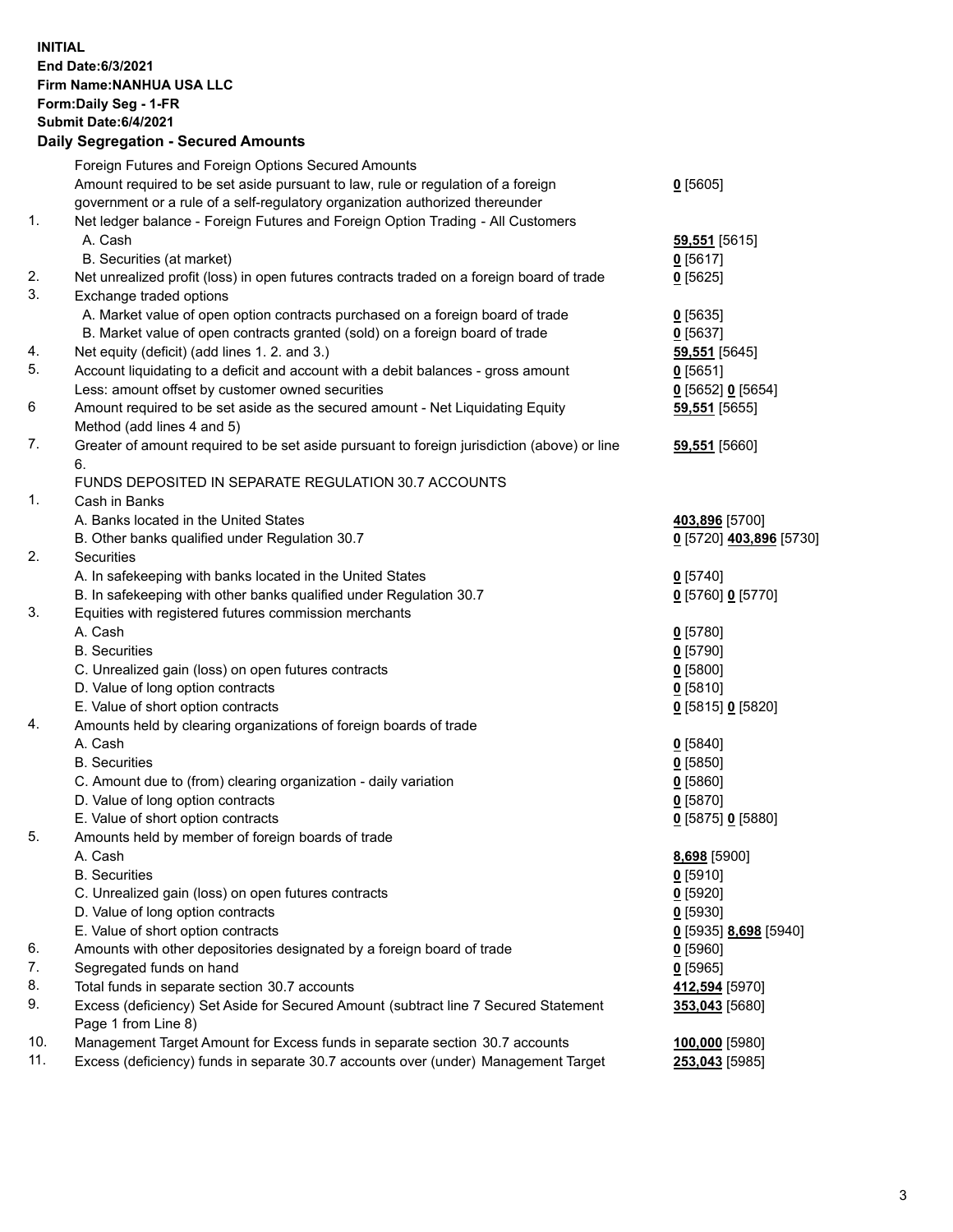| <b>INITIAL</b> | End Date:6/3/2021<br>Firm Name: NANHUA USA LLC<br>Form: Daily Seg - 1-FR<br>Submit Date: 6/4/2021<br>Daily Segregation - Segregation Statement |                        |
|----------------|------------------------------------------------------------------------------------------------------------------------------------------------|------------------------|
|                | SEGREGATION REQUIREMENTS (Section 4d(2) of the CEAct)                                                                                          |                        |
| 1.             | Net ledger balance                                                                                                                             |                        |
|                | A. Cash                                                                                                                                        | 228,125,394 [5000]     |
|                | B. Securities (at market)                                                                                                                      | $0$ [5010]             |
| 2.             | Net unrealized profit (loss) in open futures contracts traded on a contract market                                                             | $-65,440,114$ [5020]   |
| 3.             | Exchange traded options                                                                                                                        |                        |
|                | A. Market value of open option contracts purchased on a contract market                                                                        | 1,407,981 [5030]       |
|                | B. Market value of open option contracts granted (sold) on a contract market                                                                   | <u>-966,333</u> [5040] |
| 4.             | Net Equity (deficit) (add lines 1, 2, and 3)                                                                                                   | 163,126,928 [5050]     |
| 5.             | Accounts liquidating to a deficit and accounts with                                                                                            |                        |
|                | debit balances - gross amount                                                                                                                  | $0$ [5060]             |
|                | Less: amount offset by customer owned securities                                                                                               | $0$ [5070] 0 [5080]    |
| 6.             | Amount required to be segregated (add lines 4 and 5)                                                                                           | 163,126,928 [5090]     |
|                | FUNDS IN SEGREGATED ACCOUNTS                                                                                                                   |                        |
| 7.             | Deposited in segregated funds bank accounts                                                                                                    |                        |
|                | A. Cash                                                                                                                                        | 39,861,417 [5100]      |
|                | B. Securities representing investment of customers' funds (at market)                                                                          | $0$ [5110]             |
|                | C. Securities held for particular customers or option customers in lieu of cash (at                                                            | $0$ [5120]             |
|                | market)                                                                                                                                        |                        |
| 8.             | Margins on deposit with derivatives clearing organizations of contract markets                                                                 |                        |
|                | A. Cash                                                                                                                                        | 128,120,014 [5130]     |
|                | B. Securities representing investment of customers' funds (at market)                                                                          | $0$ [5140]             |
|                | C. Securities held for particular customers or option customers in lieu of cash (at                                                            | $0$ [5150]             |
|                | market)                                                                                                                                        |                        |
| 9.             | Net settlement from (to) derivatives clearing organizations of contract markets                                                                | 6,293,208 [5160]       |
| 10.            | Exchange traded options                                                                                                                        |                        |
|                | A. Value of open long option contracts                                                                                                         | 1,407,981 [5170]       |
|                | B. Value of open short option contracts                                                                                                        | -966,333 [5180]        |
| 11.            | Net equities with other FCMs                                                                                                                   |                        |
|                | A. Net liquidating equity                                                                                                                      | $0$ [5190]             |
|                | B. Securities representing investment of customers' funds (at market)                                                                          | $Q$ [5200]             |
|                | C. Securities held for particular customers or option customers in lieu of cash (at                                                            | $0$ [5210]             |
|                | market)                                                                                                                                        |                        |
| 12.            | Segregated funds on hand                                                                                                                       | $0$ [5215]             |
| 13.            | Total amount in segregation (add lines 7 through 12)                                                                                           | 174,716,287 [5220]     |
| 14.            | Excess (deficiency) funds in segregation (subtract line 6 from line 13)                                                                        | 11,589,359 [5230]      |
| 15.            | Management Target Amount for Excess funds in segregation                                                                                       | 3,500,000 [5240]       |
| 16.            | Excess (deficiency) funds in segregation over (under) Management Target Amount                                                                 | 8,089,359 [5250]       |
|                | <b>Excess</b>                                                                                                                                  |                        |